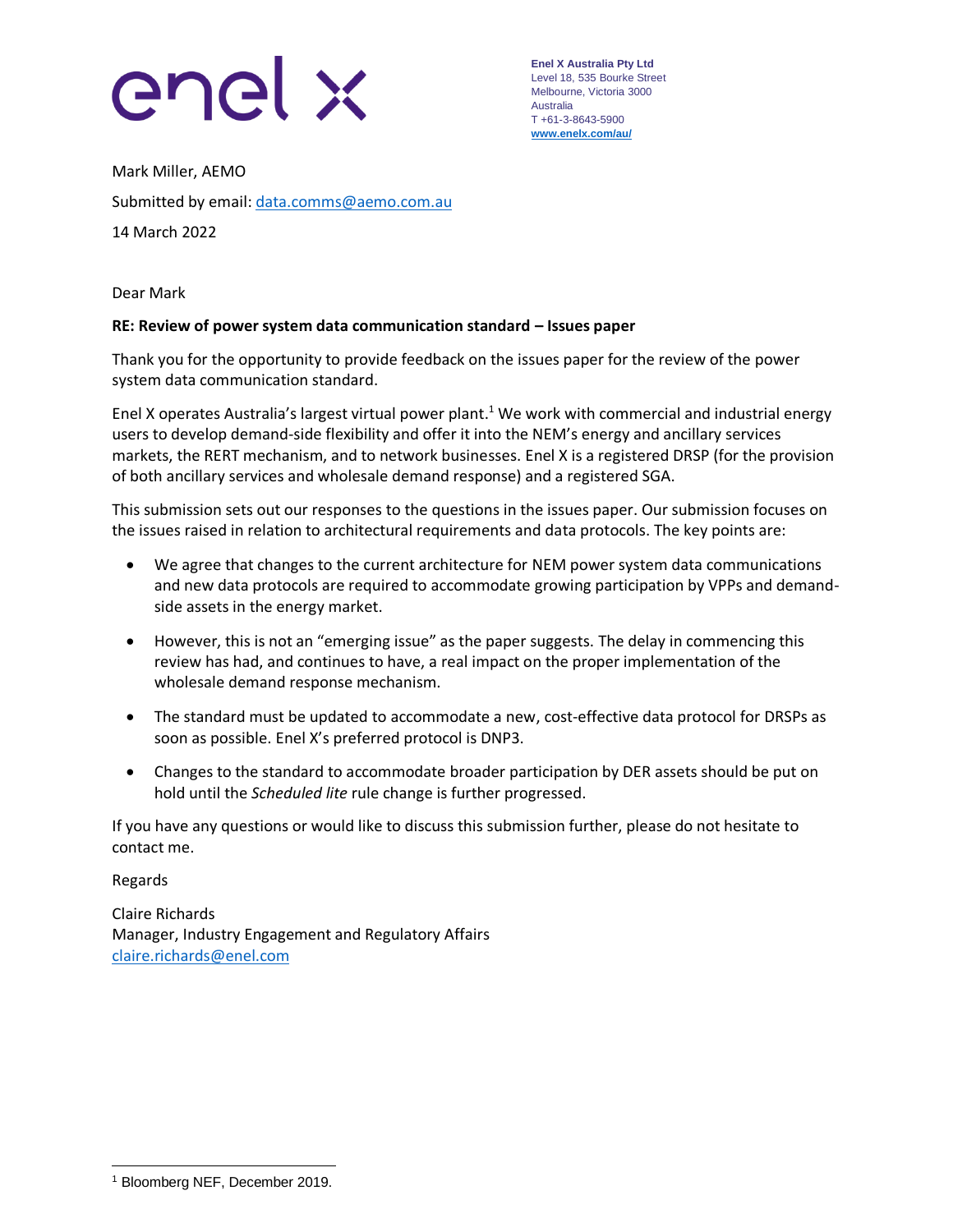## **Section 3.2.1 – Scope of standard**

**Question:** Does the Standard need to cover SGAs? If so why and on what basis should the requirements be set?

The paper is correct in stating that SGAs will be able to provide FCAS from March 2023. However, it's not clear that changes to the standard will be needed to accommodate this change. We ask that AEMO provide further information on why changes might be required.

**Question:** Are changes to Standard required now to accommodate the Scheduled Lite Visibility Model? If so, what changes are required? What future changes to the Standard are likely to be required to accommodate the Scheduled Lite Dispatchability Model?

The issues paper states that the visibility model being proposed under the *Scheduled lite* rule change may require the provision of five-minute data to AEMO "by mid-2022". However, this model is still in development and a rule change would be required to implement it.

In Enel X's understanding, AEMO will submit the *Scheduled lite* rule change request (comprising both the visibility and dispatchability models) to the AEMC in mid-2022. A rule change process will follow and the rule, if made, would presumably involve an implementation period. So, while we agree that the *Scheduled lite* rule (if made) would have implications for the standard, it is too early to be discussing what changes to the standard might be required.

## **Section 3.2.2 – Architectural requirements**

**Question:** What changes to the current NEM power system data communications structure are likely to be required? Are there different options for such changes?

We agree that changes to the current architecture for NEM power system data communications are likely to be required to accommodate growing participation by VPPs and demand-side assets in the energy market. However, this is not an "emerging issue" as the paper suggests. It is a real issue now that is having signficant implications for the success of the wholesale demand response mechanism. The standard is already not fit for purpose and must be updated to accommodate a new architecture and data protocol as soon as possible. Our more detailed comments on this are set out in the next section.

Beyond the changes required to support the proper implementation of the wholesale demand response mechansim, we agree that the standard will likely need to evolve to accommodate information exchanges between AEMO and smaller DER assets. At this stage, the *Scheduled lite* rule change appears to be the most appropriate forum to consider these issues. As noted in our response to the question above, changes to the standard should only be considered once a policy decision has been made through that rule change.

We therefore recommend that AEMO focus its immediate attention on addressing the issues in the standard as they relate to DRSPs and the proper implementation of the wholesale demand response mechanism. The decision made by AEMO on these matters can then lay the groundwork for further developments once the policy direction of the *Scheduled lite* rule change is clearer.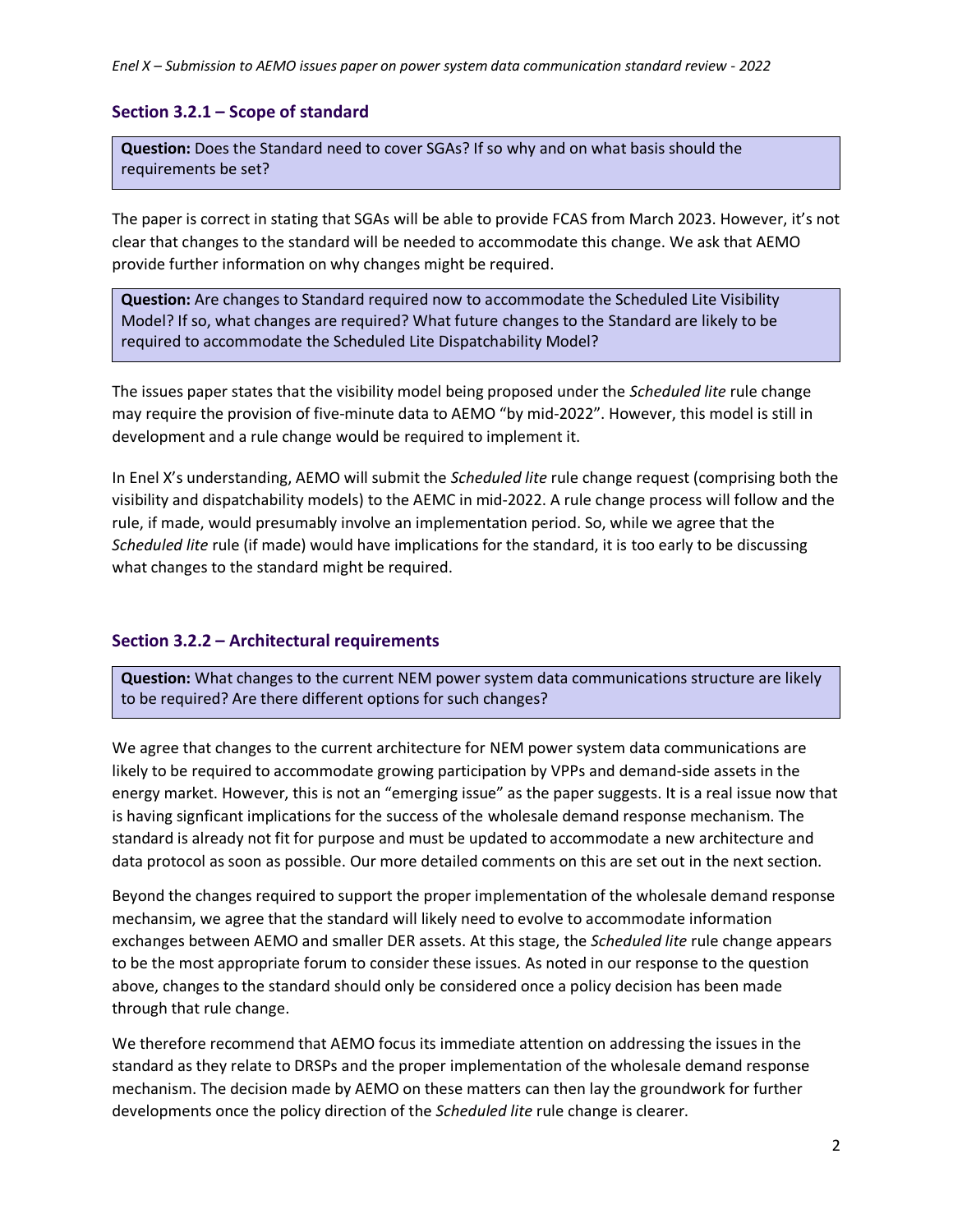## **Section 3.2.3 – Data protocols**

The wholesale demand response mechanism rule was made by the AEMC in June 2020. The final rule required AEMO to develop guidelines that, among other things, set out the obligations on DRSPs with respect to the communication of data to AEMO. In October 2020 AEMO published an issues paper to commence the development of the WDR guidelines.<sup>2</sup> The issues paper set out AEMO's initial views on the telemetry requirements for wholesale demand response, and proposed that the guidelines would refer to the *Power system data communications standard*. The issues paper noted that AEMO was "preparing to commence consultation on amendments to this standard" and was "targeting finalisation of these amendments by mid-2021" ahead of WDR market start in October 2021.

In its submission to the issues paper, Enel X pointed out that DRSPs would have no clarity on the telemetry obligations that would apply until AEMO completed its review of the standard, and thus it would be difficult for DRSPs to assess the costs of participation in the WDRM. AEMO acknowledged this point in its draft determination, published January 2021, and reiterated its intention to review the standard in 2021 ahead of market start. The accompanying draft WDR guidelines consequently included a requirement that DRSPs comply with the standard when transmitting data to AEMO.

In its submission to the draft determination, Enel X highlighted the ongoing uncertainty surrounding the content and timing of the standard review. We also commented on the costs and implications of requiring DRSPs to set up a secure ICCP connection to comply with the existing standard should the review not be complete in time for market start. AEMO's final determination, published in March 2021, acknowledged these concerns and reiterated AEMO's intention to "review and consult on the *Power system data communications standard* in 2021 to allow for additional, lower cost interfaces and to update existing requirements."

Consequently, clause 3.1(e) of AEMO's final WDR guidelines require DRSPs to comply with the *Power system data communications standard*. Appendix A of the guidelines sets out the telemetry data that DRSPs must provide to AEMO, in accordance with the standard.

In summary – AEMO flagged its intention to review the standard in 2020 and acknowledged that this would need to be done to support a more cost-effective, direct communication between DRSPs and AEMO for the purposes of fulfilling their obligations under the NER and WDR guidelines. When the WDRM commenced in October 2021, the review had not yet commenced. DRSPs wanting to participate in the WDRM could either invest to meet the existing ICCP standard, which is not fit for purpose for the provision of WDR by distributed assets, or seek an exemption from the telemetry obligations, where those obligations applied. This remains the case today.

The delay in considering this issue has driven signficant regulatory and investment uncertainty for Enel X over the past 12 months. We assume that it is also hindering broader participation in the WDRM, as no prudent DRSP will invest in secure ICCP capability when AEMO has flagged its intention to introduce alternative, lower-cost protocols. This regulatory uncertainty will persist for as long as AEMO delays consideration of this issue. Futher, the longer AEMO delays consideration of this issue the more untelemetered WDR MW there will be in the market.

 $2$  The issues paper, draft determination and guideline, final determination and guideline, and submissions to each stage of the consultation process can be foun[d here.](https://aemo.com.au/en/consultations/current-and-closed-consultations/wdr-guidelines)